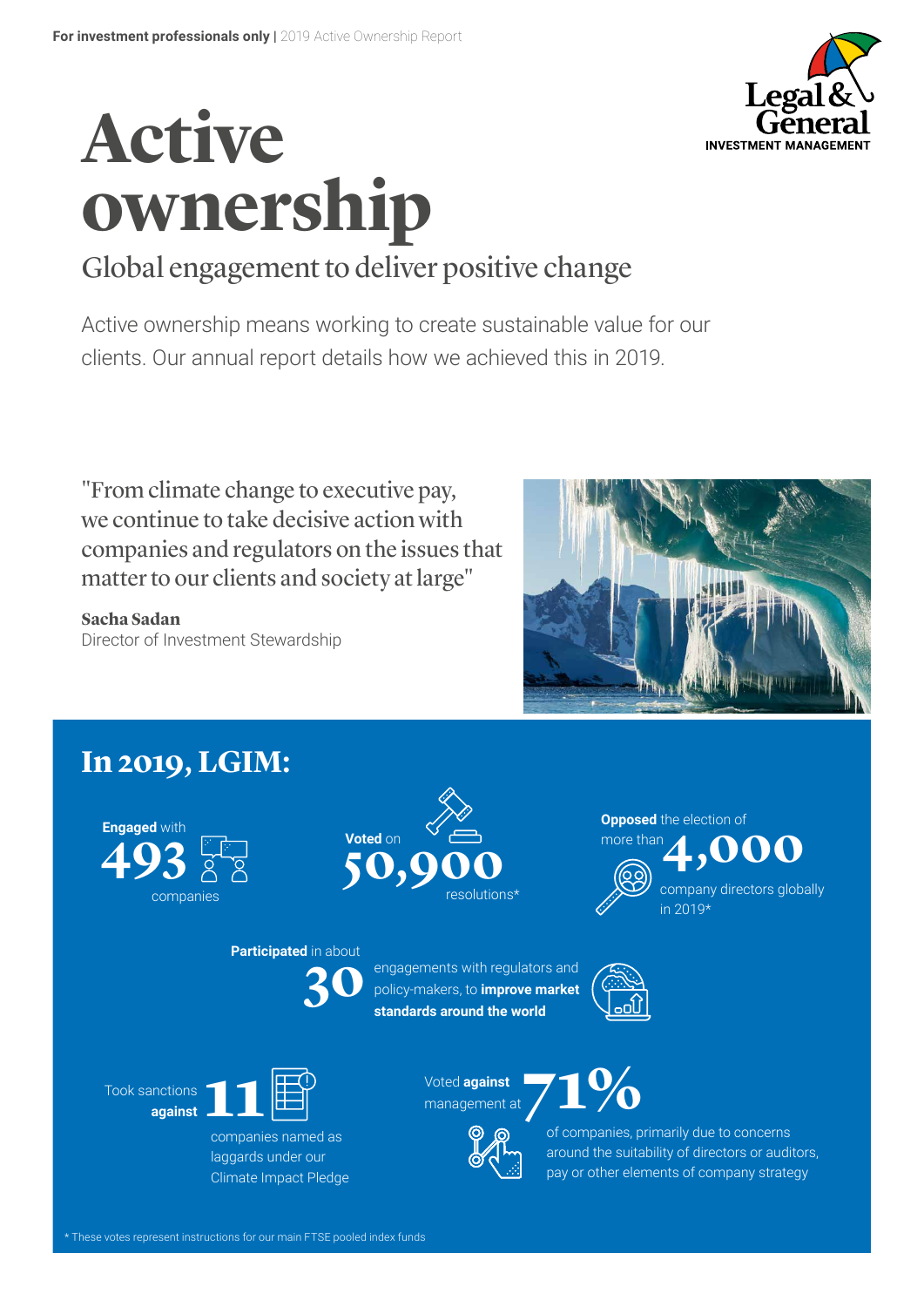## **Our objective is...**

... to effect positive change in the companies and assets in which we invest, and for society as a whole. Last year, we focused on:

#### **Climate change**

- LGIM supported more shareholder resolutions on climate change than any of the world's 20 largest asset managers<sup>1</sup>
- We published our second annual ranking of climate leaders and laggards, naming 11 companies that have failed to demonstrate sufficient action, including ExxonMobil
- Contributed to successful legal efforts to suspend the construction of a risky, polluting coal plant in Poland

#### **Scoring of investor-company engagement and resolutions on climate**

Overall climate engagement score for the 15 largest asset manager groups by independent NGO InfluenceMap, which scores companies on climate policy





1. Source: ShareAction – Voting Matters (2019).

#### **Case study: BP**



We filed our first shareholder resolution in 2019, in coordination with other major shareholders, calling on energy giant BP to explain how its strategy is consistent with the Paris Agreement on climate change.

The proposal was passed with overwhelming approval from shareholders. BP has subsequently announced industry-leading carbon targets.

For illustrative purposes only. Reference to a particular security is on a historic basis and does not mean that the security is currently held or will be held within an LGIM portfolio. The above information does not constitute a recommendation to buy or sell any security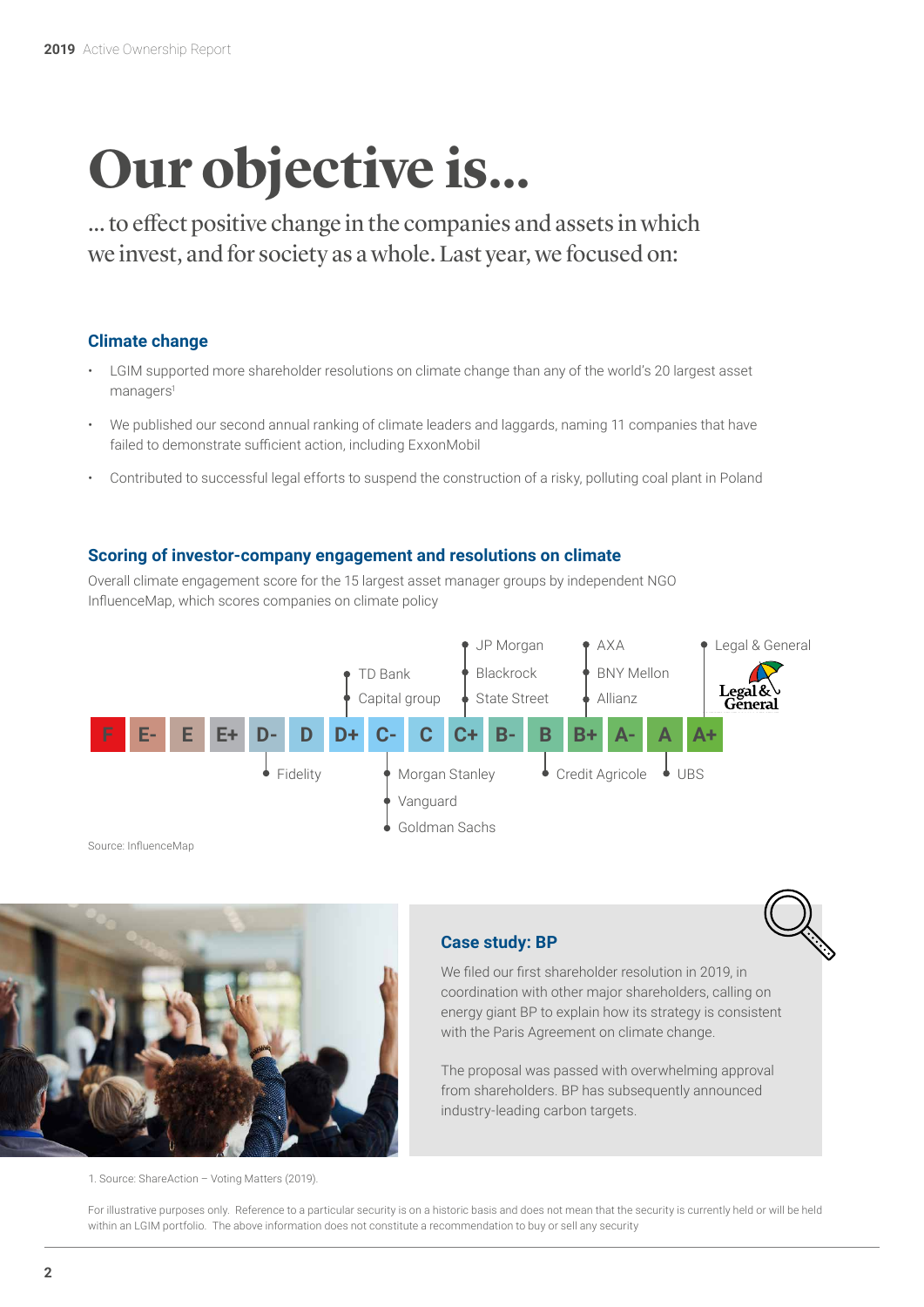#### **Income inequality**

- We **opposed 35% of pay** packages globally:
- We have pushed investee companies to adopt a Living Wage for their staff
- In the US, we **opposed 352** "say on pay" votes and supported a further 32 shareholder proposals to encourage stronger compensation practices

#### **Diversity**

- In 2019 we worked to **improve gender diversity** at 19 Japanese companies
- 51 of the 72 US companies we targeted for engagement over the past three years have now **appointed at least one woman** to their board
- We did **not support the election** of over 190 directors at companies globally due to concerns over board diversity

#### **Our top five engagement topics with companies:**





Climate change

Remuneration Diversity Board





composition



**Strategy** 



#### **ESG integration**

- LGIM established a global research and engagement platform, bringing together the best sector expertise across its investment management business
- We extended our industry-leading Future World range in 2019, as well as launching other funds that explicitly integrate environmental, social and governance (ESG) objectives
- We continued to develop our proprietary ESG scoring, taking action on poor-scoring companies
- All LGIM Real Asset funds assessed under the Global Real Estate Sustainability Benchmarking initiative received star ratings

#### **ESG engagements breakdown 2019**



\*Future World Protection List refers to minimum globally accepted standards on sustainability and human rights